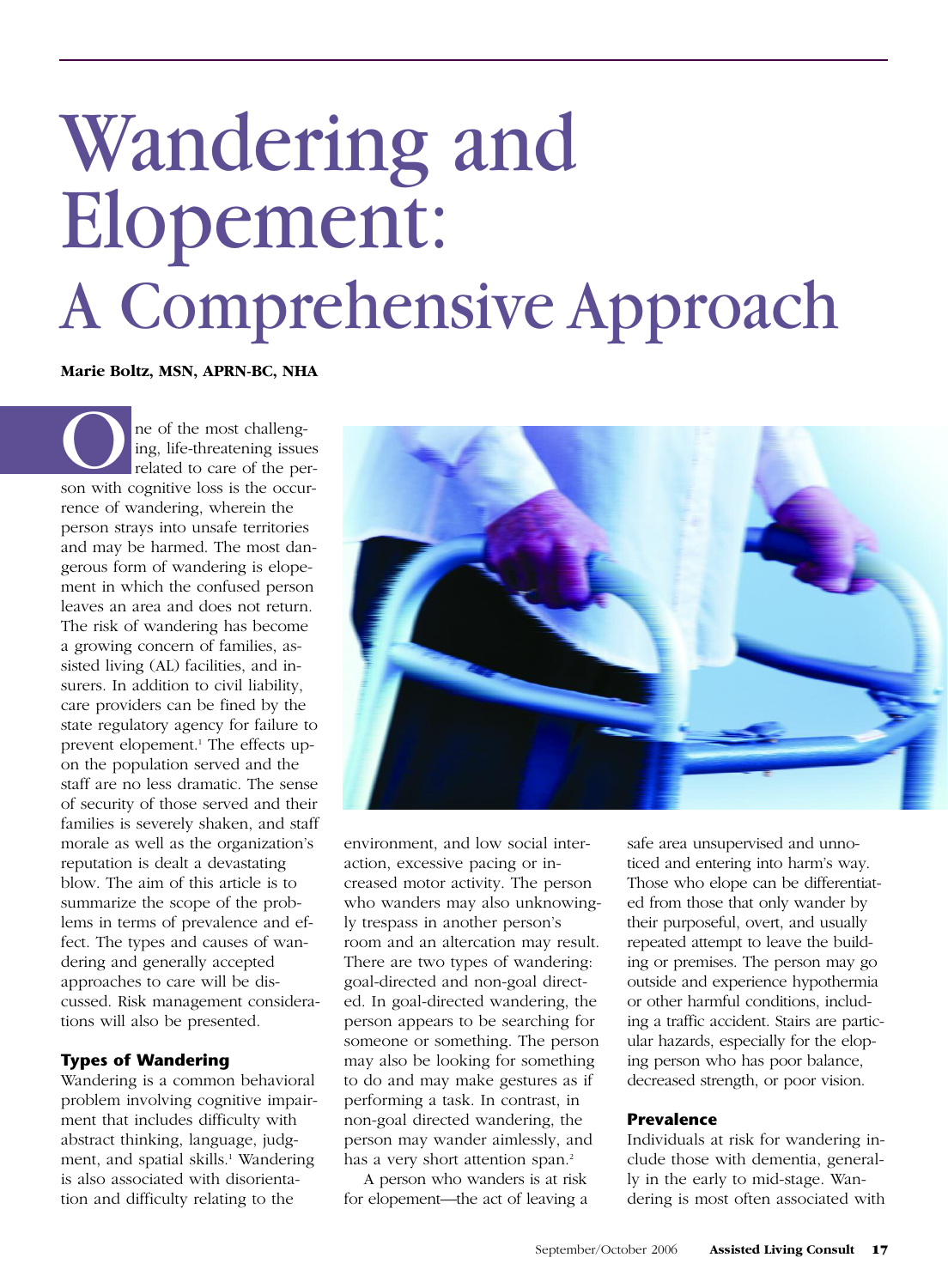Alzheimer's dementia (AD), usually occurring two to four years after the onset of the disease. Statistics indicate that in the United States, more than 34,000 AD patients wander out of their homes each year.<sup>3</sup> Studies vary on the prevalence of wandering in institutionalized dementia patients, but it is estimated that  $11\%$  to  $24\%$  wander.<sup>4</sup>

## **Causes of Wandering and Elopement**

Risk factors for wandering and elopement include memory and recall deficits, poor visuo-spatial ability, disorientation, and expressive language deficits.<sup>4</sup> Those who suffer from dementia experience the severe anxiety associated with not knowing where they are, what they are supposed to be doing, who the people are around them and perhaps not even their own name. Many who experience this disorientation and memory loss spend their time wandering in search of answers. Their fear is often compounded by the frustrating inability to express their feelings and needs, which provides further impetus to leave (elope) in search of a more secure and meaningful place.

Changes in the visual cortex, which occurs in one-third to onehalf of all people with AD contributes to the risk of becoming lost. This impairment leads to difficulty interpreting the three-dimensional structure of the environment, resulting in the inability to create a mental map. Thus the ability to keep track of where they have been is missing so they cannot retrace their steps back and become lost.

In addition, wandering is associated with a premorbid personality that is outgoing, altruistic, and sociable. There is evidence that premorbid lifestyle is likely to influence the predilection to wander. An active interest in music, physically and mentally, and a lifestyle that included social and leisure activities are factors that increase the likelihood of wandering. In comparison to other residents, those who wander were found to have fewer physical diagnoses and were more likely to have experienced lifethreatening situations or stressful events in the past.

The physical environment contributes to the incidence of wandering. Pacing and wandering tends to occur when there is adequate lighting, low noise levels, and sufficient space to ambulate, suggesting that this type of movement provides a positive outlet for the person. The use of neuroleptic medication can cause akathisia, which is a compulsion to be in motion, manifested by restlessness, pacing and occasionally wandering.

**There is a correlation between falls and wandering, related to fatigue, anxiety, and associated gait and balance instability.** 

An emotional state that is frustrated, anxious, bored or depressed increases the predisposition to wandering. Sedating medication also increases the risk of wandering resulting from increased confusion. Finally, wandering may signal an unmet need, such as hunger, thirst, constipation, inactivity, need to use the toilet, fatigue, pain and environmental discomfort, such as uncomfortable seating, mattresses, and lighting. When a person who does not have a history of cognitive loss begins to wander, this behavior may be a symptom of an undetected medical problem, such as an infection, circulatory problem, or metabolic condition whose only symptom is acute confusion.

# **Effects of Wandering Effects Upon the Person**

For some persons wandering is a positive behavior, fulfilling a need for exercise, sensory stimulation, or purposeful behavior. In fact, findings suggest that residents who wander or pace in a safe environment experience better physical health and function. Furthermore, most residents tend to wander under optimal environmental and emotional conditions, unlike many other behaviors described as agitated which tend to occur when the person is experiencing discomfort. This use of wandering appears to be a positive adaptation suggesting continuiation of a lifelong pattern of exercise.

Conversely, wandering can pose significant problems for the person who wanders as well as for their family, direct caregivers, and care providers. There is a correlation between falls and wandering, related to fatigue, anxiety, and associated gait and balance instability. There are also safety challenges including the risk of:

- Entering an area that contains hazards including chemicals, fire hazards, tools and equipment.
- Entering an area that is physically unsafe, especially stairwells, poorly lit areas, construction areas, etc.
- Entering an area where there is a person who poses a threat to the resident's safety, including another resident, or a person who may exploit or harm the person who wanders.
- Getting lost and not being able to find the way back, and suffering from heat or cold exposure, drowning, or being struck by a car. The person may also incur dehydration and other medical complications resulting from not having needs met.

The above situations are associated with injury and at times, fatal results. It is estimated that dozens of cognitively impaired elderly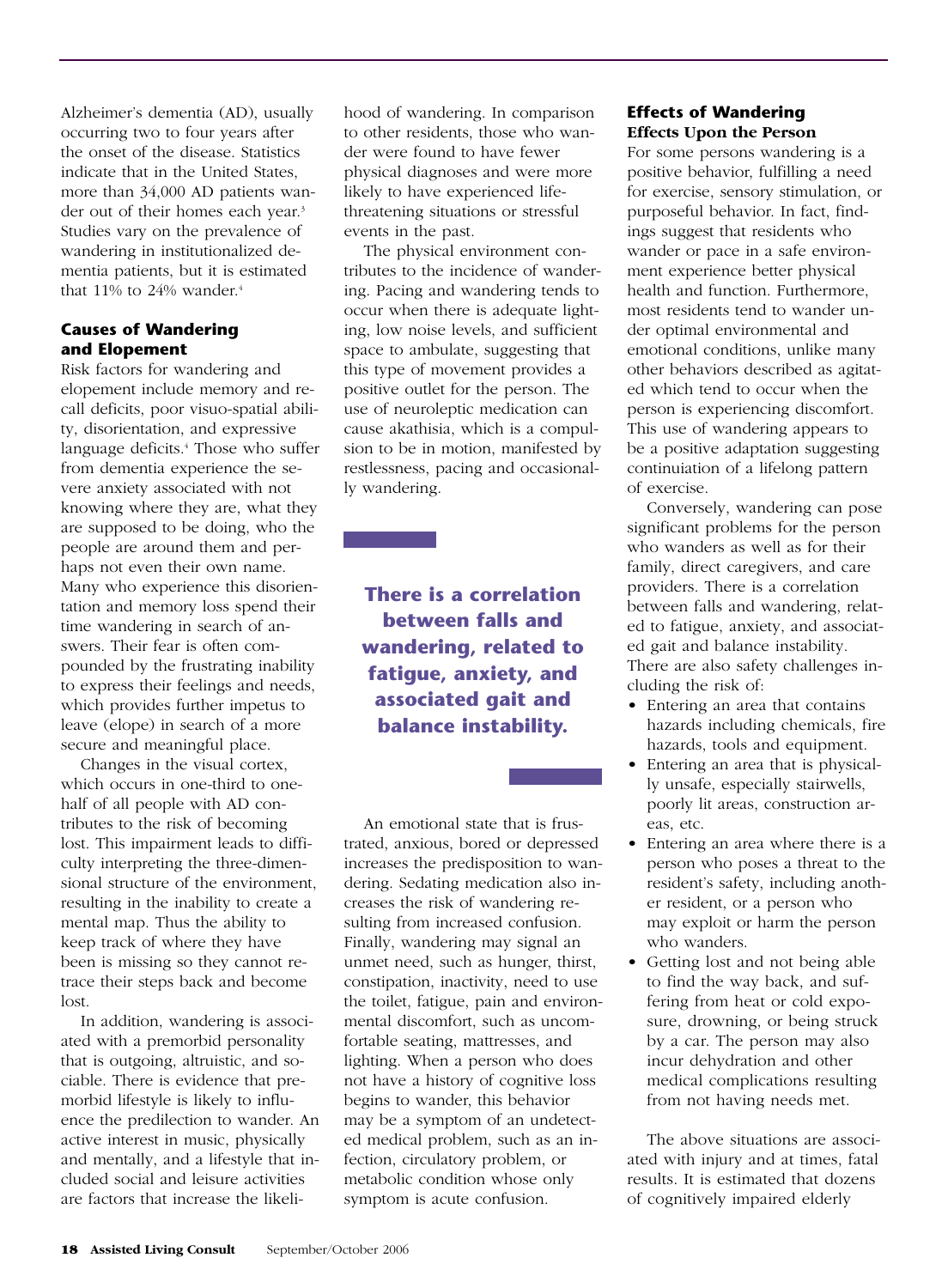people die annually as a result of wandering.

# **Effects Upon the Person's Family**

When the family elects to place a loved one in AL, they usually assume that their family member is now "safe". This assumption is not often correct and needs to be addressed with clear information regarding the current risks as well as the plan to modify the risks.

#### **Effects Upon the Facility**

The person who wanders requires much supervision, environmental modification, an individualized plan for communication approaches, exercise, and activities. Staff requires specialized training to meet the needs of persons with cognitive loss. In addition, attention must be given to the other residents who may be disturbed or frightened by a person who enters their room and unknowingly invades their privacy. Accidents involving residents negatively impact upon the facility's ability to recruit prospective residents as well as staff. The threat of liability looms large for the AL provider as hazardous wandering and elopements are among the most costly risk exposures.

## **Standard Approaches for Wandering**

Goals for residents who wander include promoting function and dignity and preventing injury. Assessment, identification of risk, individualized care planning, adequate staffing and environmental practices to promote safety, and immediate, emergency responses to resident elopement are the standard approaches to address these goals.5 These approaches are derived from evidence-based research and practice guidelines, and apply to all settings serving the older adult.

#### **Assessment**

The first critical step in developing effective, individualized interventions is assessment, including an

evaluation to determine the risk of elopement, and an assessment of the person's wandering behavior.

#### **Evaluating for Elopement Risk**

Because most elopements occur shortly after admission,<sup>6</sup> potential residents should be screened prior to admission to determine their risk for wandering and elopement. A history of wandering/elopement as well as alterations in mental status are red flags that indicate high risk. The person should be screened for cognitive impairments, which include memory loss, decreased awareness, and disturbances in judgment, reasoning, and perception. Persons with cogni-

**The person who wanders requires much supervision, environmental modification, an individualized plan for communication approaches, exercise, and activities.** 

tive impairments require further evaluation including a physical exam that identifies the type, degree and impact of the impairment.7 The provider should also assess pre-morbid lifestyle to identify those likely to wander<sup>8</sup> and should acquire information on the history of wandering and elopement as perceived by the caregiver. The history should also include an evaluation of the degree of change in activity and routine associated with the wandering. The strategies, including environmental, that have been used to date to deal with the wandering, (eg, latches and alarms on doors, visual cues), as well as their effectiveness should be assessed.9

Assessment also needs to rule out causes for restlessness, including the effects of medication as well as medical problems, including diabetes, infection, and congestive heart failure which can aggravate cognitive impairments. Clinicians should also assess for depression, which can mimic symptoms associated with dementia. Finally, a functional assessment of communication ability, (receptive as well as expressive), hearing, gait, continence and nutritional status will identify factors that impact upon cognition as well as the effect of impairment upon function.

#### **Assessment of Wandering Behavior**

The next key to promoting function and safety is to conduct a thorough assessment of wandering behaviors to determine the risk for injury and to develop an effective care plan. The term wandering needs clarification to determine if the person demonstrates: searching behavior, intrusion into other people's rooms, pacing, attempts to exit the building, or straying into unsafe areas. Associated behaviors including expressions of anxiety, loss, hunger, pain, incontinence, need for purposeful activity, and looking for someone or something, can all provide clues as to an unmet need. Assessment of the typical time of day, path taken, and duration of the wandering should be noted to determine if there is a pattern.

#### **Identification of Those at Risk**

All residents with any history of wandering or confusion, especially those with elopement, should be identified so that staff can be alert to their needs. Some facilities have residents who wander wear a colored bracelet or easily identifiable piece of clothing or jewelry. Another approach is to provide the staff, such as receptionists and security guards, with the names and photos of those who wander, as well as information on who to contact for assistance and how to redirect the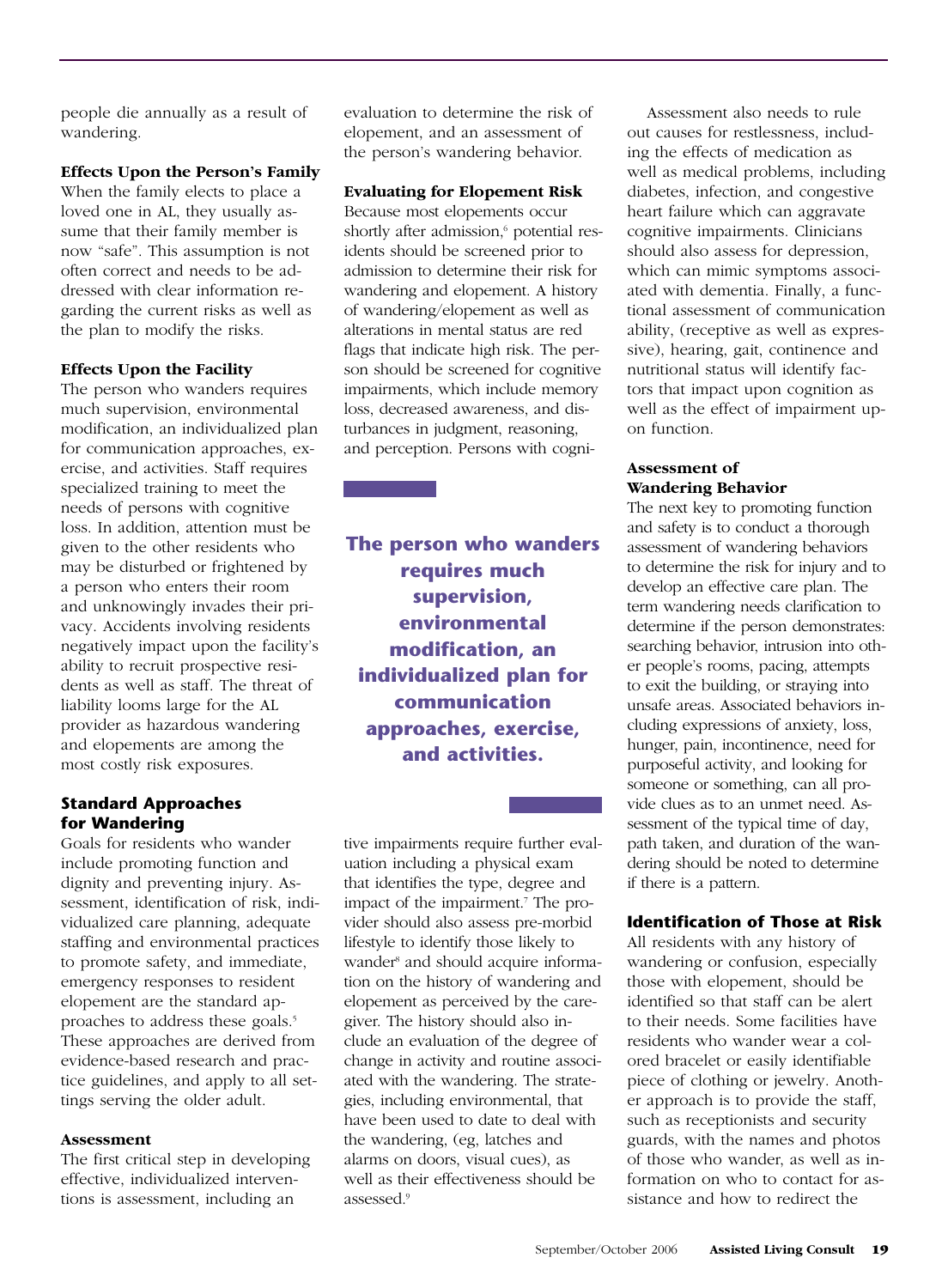person to a safe area. Staff in dietary, housekeeping, and maintenance should also be able to recognize residents who are at risk for unsafe wandering. Residents who are at risk for elopement should carry identification that includes their name, the name/address of the facility, and notes that they are memory-challenged.

#### **The Care Plan**

When a resident has been identified to be at risk for elopement or unsafe wandering, it is essential that the facility develop a plan of care. In the past, a common practice was to use physical and/or chemical restraints to prevent or curtail wandering. However, research demonstrates that restraints do not prevent injury, and both physical and chemical restraints often in fact, increase the risk of injury, physical decline, and depression, and can even cause death. Efforts to maintain function, promote safety, and compassionately assist residents to deal with the anxiety that manifests as "behavior problems" are the humane alternatives to restraints. Provision of an individualized care plan that addresses the person's physical and psychosocial needs is the more humane and effective approach to wandering.

The University of Iowa Gerontological Nursing Interventions Research Center (GNIRC) has developed an evidence-based protocol to provide care plan guidelines for wandering, and these practices are grouped into the following main areas: environmental modifications, technology and safety, physical interventions, psychosocial interventions, and caregiving education.<sup>9</sup>

#### **Environmental Modifications**

A multi-faceted approach to environmental modification is necessary to prevent injury and create a sense of well-being. Instead of preventing movement, the environment should facilitate safe movement. The resident who wanders

requires safe walking areas and lounge areas that provide an opportunity to stop and rest, to prevent falls/injuries from fatigue. The walking paths should be uncluttered, well lit, and lead to a fenced area or lounge. Using tape to create a grid-like pattern on the floor in front of exits or restricted areas decreases the risk of elopement. Because it gives an unstable appearance the grid lines act as a deterrent for exit-seeking behavior.

Wandering is often precipitated by sensory stimulation that is lacking, overwhelming, or meaningless. Decorating rooms with favorite pictures, art, etc. may provide a sense of comfort and familiarity. The use of tactile wall art (three dimension-

# **Instead of preventing movement the environment should facilitate safe movement.**

al), and the presence of interesting artifacts create a positive distraction that may deter wandering. Camouflaging exits and placing residents who wander in rooms located away from exits is another tactic. Largeprint signs in combination with portrait-like photographs help the resident who has trouble finding his/her room.<sup>10</sup>

A basic and common safety intervention is the use of safety locks for closets and drawers that contain potentially hazardous materials. Many facilities employ locked or semi-locked doors to prevent the confused person from leaving the unit or facility where they are monitored. Semi-locked doors contain entry mechanisms that require cognitive skills that exceed those of most persons who wander.

#### **Technology and Safety**

Electronic tagging is a system used to track residents who wander. The device may be a bracelet or a small lightweight device placed on a buckle, watch, or sewn into a piece of clothing. An alarm may sound when a resident exits a door or enters a certain area. The alarm may sound at the site or a distant site that is monitored. Video camera surveillance is another approach, albeit expensive. Door alarms are the most commonly used physical intervention, but can be unreliable due to staff not responding or turning the alarm off. Monitoring devices can assist the staff, however, they are not fail-proof and should not be used to replace careful supervision by staff.

Bed alarms are frequently used for the resident who leaves the bed at night to wander. The alarm is designed to alert the staff that the resident is out of bed and requires supervision. In order to prevent falls/ injuries and unsafe wandering the use of such alarms needs to be supplemented with an individualized plan to prevent nighttime injuries, including attention to comfort, toileting needs, safe bed height, use of nightlights, following the person's routine, and supervision.<sup>11</sup>

#### **Physical and Psychosocial Interventions**

The psychosocial and physical interventions described in the literature are concerned with assessing and treating depression and physical problems, and providing meaningful activity. These approaches need to be clearly defined in the care plan. Sufficient support and supervision from staff is essential to adequately provide these interventions.

Depression can adversely affect cognition and function, yet it is often overlooked. Residents with cognitive loss should be routinely assessed for depression. Wandering can develop more in depressed AD patients, and the care plan needs to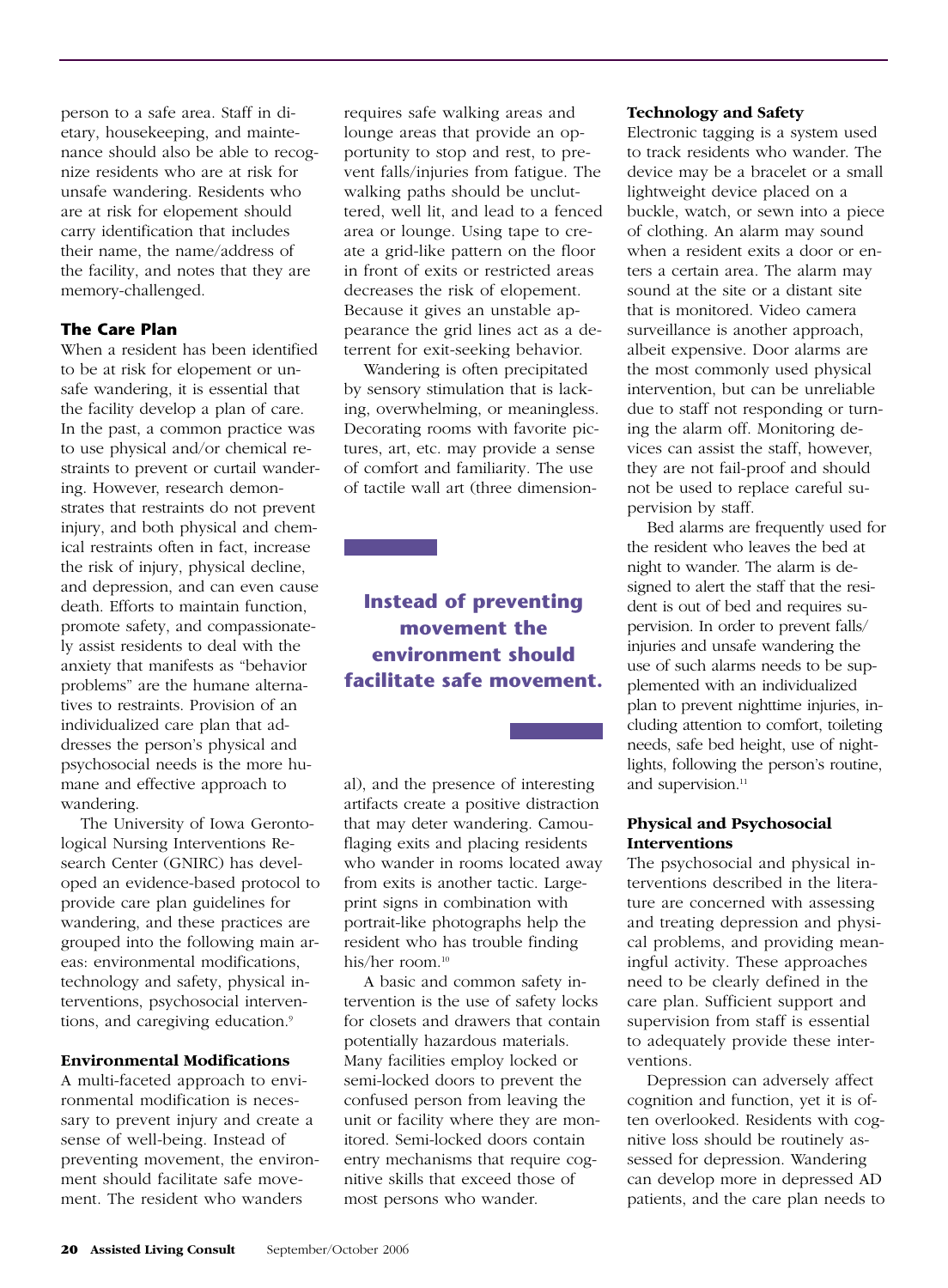address psychosocial and pharmacologic interventions. The plan also needs to include the management of chronic medical conditions that can alter cognition.

Activities are an essential component of the care plan. The traditional bingo game is not adapted to the needs of the person who has memory loss, anxiety, restlessness, and limited attention span. A structured activity plan provides consistent supervision and allays the anxiety that is associated with memory loss and disorientation by answering the question, "What should I be doing?" The resident who is provided with positive activity does not have to wander to search for meaningful stimuli. Activities should also provide exercise including walking programs. Group activities that relieve tension and provide stimulation and exercise are dancing, cooking, flower arranging, and active games. Activities that increase self-esteem and engage the resident are useful endeavors such as watering plants, folding linen, gardening, and setting tables. The resident who wanders at night can be included in rounds with staff, can fold clothes, or make a snack. Successful activity plans provide a great deal of consistent routine, task segmentation, (wherein tasks are broken down into small steps to be accomplished) and exercise. The result is decreased anxiety, increased function, and fewer predilections to aimlessly wander.

Communication that is adapted to the resident's memory challenges, and demonstrates an understanding of the person's history, preferences, routines, and values, promotes that person's sense of security. The resident who feels understood and has a sense of being in the right place is less likely to wander in search of the place he/ she belongs.

Consistent staff schedules are important to provide residents a sense of security and also to provide follow-through of the care plan. The staff member assigned should fre-

quently observe the whereabouts of at-risk persons and when the person attends appointments, such as Physical Therapy, the responsibility for supervision must be formally handed over to another. Adequate supervision of residents at risk for elopement and unsafe wandering is essential, on every shift. The traditional practice of staffing the night shift at the minimum level is a particularly unsafe approach for mobile residents who have cognitive loss.

#### **Caregiving Education**

The specialized needs of patients with cognitive loss require staff and family caregivers cognizant of their

**The resident who wanders at night can be included in rounds with staff, can fold clothes, or make a snack.** 

needs for adapted communication, provision of activities, environmental modification, and safety needs. Staff also requires education and competency evaluations addressing facility policy for assessment, equipment use, and a system for the retrieval of a missing resident. Receptionists and security guards need education on how to redirect residents who are attempting to leave, and the provision of photo identification of at-risk residents supports monitoring their whereabouts.

The cognitively impaired resident's plan of care needs to include guidelines that initiate reassessment. Behavior logs that monitor the degree and type of behavior need to be utilized to monitor the effectiveness of the care plan. Revising the care plan is a standard process that

ensures that the provider responds effectively to the ever-changing needs of the resident. In addition, those residents not initially identified as an elopement risk may develop cognitive impairments that require interventions to prevent elopement. Thus, providers serving the elderly are expected to be vigilant in their assessment for the mental status changes and attendant behavior changes that are common in the elderly.

#### **Response to an Elopement**

When a resident elopes, time is of the essence as mortality rates and injuries for those who elope rise dramatically after 24 hours. The care provider is expected to notify the local police to facilitate a search and retrieval effort. An organized search by staff should include periodic re-check of the area where the person was last seen. These missing persons are often found within a mile of where they were last seen. Familiar places, including former job sites should be checked. If the person has not been located after two hours, or the person has a life-threatening illness, or if weather conditions are severe the media should be notified.12 The state regulatory agency should also be notified, and provided a report on the incident as well as the provider's plan to prevent reoccurrence.

#### **Regulatory Standards**

AL facilities must comply with state health regulations and life-safety codes, as well as local fire and safety regulations. The details of AL regulations vary from state to state, and generally are not as specific as the federal regulations for nursing homes. However the staffs that practice in these settings are required to function under the generally accepted standards of care which include providing adequate assessment, supervision and care to those served; educating caregivers as indicated; maintaining a safe en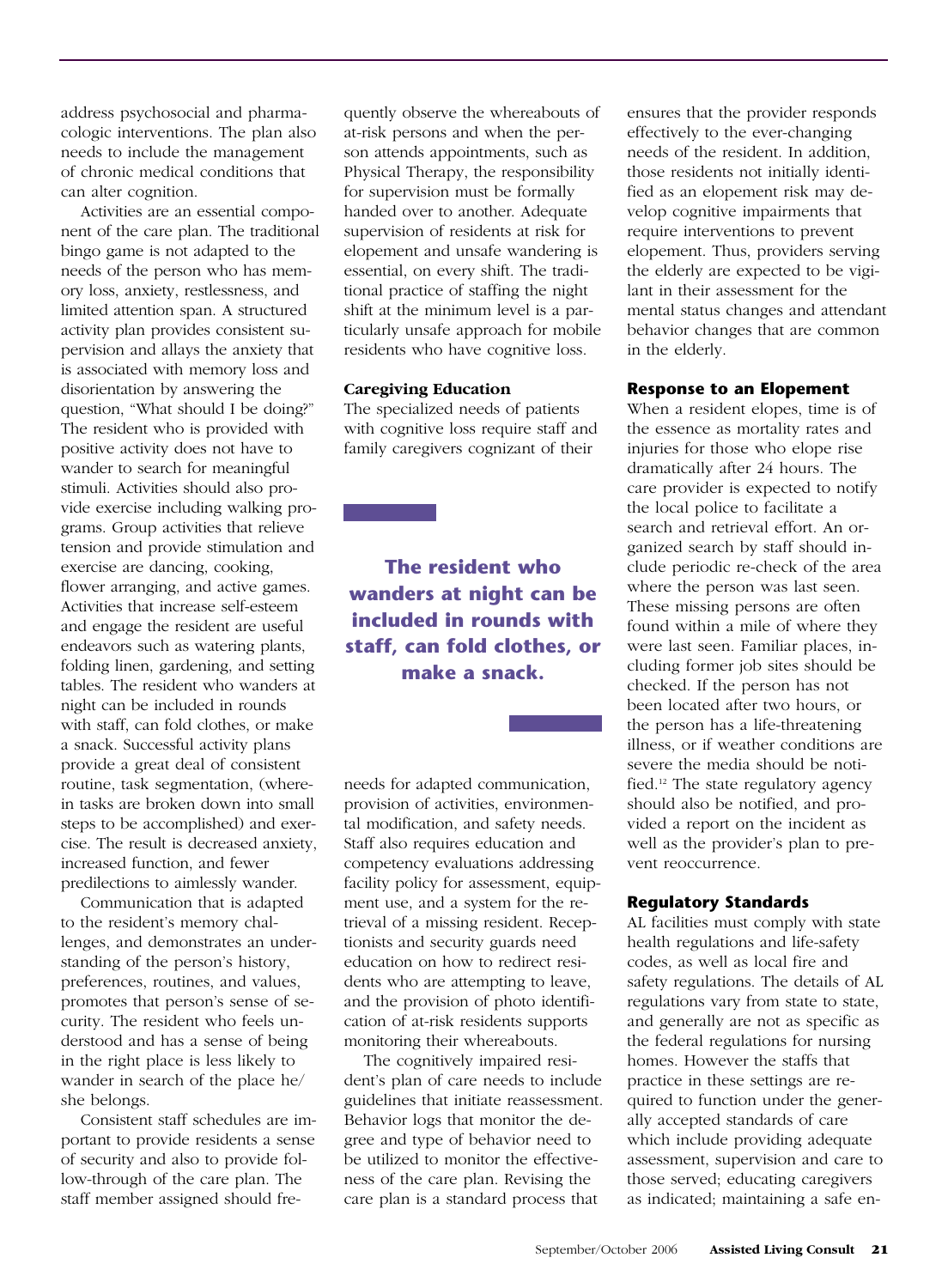vironment; and providing or securing services that meet the residents' needs. Those organizations that market services to the family of the person with dementia are particularly held accountable to the standards that are derived from research, described in professional literature, and recommended by recognized expert organizations, including the Alzheimer Disease and Related Disorder Association.

# **Legal Risk Management Strategies**

Care providers minimize the risk of injury due to wandering and elopement through a combination of the following management tools: policy and procedure, staff training, and quality assurance/improvement activity.

#### **Policy and Procedure**

The Admission policy needs to describe the criteria for admission/discharge, and include the process by which a person whose needs cannot be met would be discharged. Marketing material should be consistent with the provider's policy and ability to keep the promises described in the promotional material. For example, a pledge that the person will "age in place" in an AL facility that can not safety meet the person's needs may be a promise that can not be fulfilled. The facility should describe its commitment to promoting the safety of those served, consistent with quality standards, and define how this is accomplished, as opposed to describing a commitment to providing "absolute safety", a goal that may be unreasonable.

The person with dementia is particularly vulnerable to abuse and neglect. Policy and procedure needs to clearly identify examples of mistreatment, prevention approaches, method of investigation, treatment of those potentially abused, and reporting mechanisms. All accidents, including those related to elopement should be evaluated for potential failure to prevent abuse/neglect. Other

rights, including the right to be free from unnecessary restraint should be also be addressed in facility policy.

A policy and procedure addressing assessment and care planning is necessary to support the safety of residents who wander including guidelines for assessing risk, assessing resident need associated with behaviors, developing an individualized plan, reassessing and evaluating the care plan's effectiveness, and revising the plan as needed. Because cognitively challenged residents are usually unable to remember and/or articulate their needs, a method for communicating the care plan, including anticipating needs, to all

# **Safety policies should clearly define the safeguards that the facility employs to prevent accidents and elopements.**

staff on every shift is crucial.

Safety policies should clearly define the safeguards that the facility employs to prevent accidents and elopements. A process of reviewing incidents such as falls, accidents, altercations, and elopements is a standard policy that provides the administration and staff an opportunity to determine the outcome of an incident, the cause or factors related to the incident, and develop a plan to prevent reoccurrence. Finally, the facility needs a plan to locate a missing resident.

Clinical policies should reflect clinical practice guidelines, including the use of alternatives to chemical and physical restraints. Environmental policies/procedures need to address equipment management including the safety checks and maintenance of alarms, and other resident equipment.

# **Staff Training**

The care of older adults with cognitive loss requires staff that is knowledgeable and skilled in the specialized assessment, psychosocial interventions, communication approaches and activity needs of those served. When staff is unable to demonstrate the ability to competently respond to the needs of persons with dementia, the results can be catastrophic, including increased anxiety, elopement, accidents, and injury. Staff education, then, should focus on enabling staff to understand the effects of cognitive loss upon the person's emotional state, function, and physical health. If this understanding is acquired, then staff will appropriately perceive wandering as a coping mechanism that requires safe expression rather than a negative behavior that requires restraint. Professional staffs need to be educated to the clinical presentation of dementia, and the physical and psychiatric problems that can both mimic and co-exist with its presentation. Care interventions including communication techniques, meaningful activities, incontinence management, nutritional support, modification of the environment, promotion of exercise, and management of acute and chronic health problems are standard topics found in a training program for staff caring for persons with dementia.

# **Quality Assurance/ Improvement Activity**

Even the small facility needs a process to measure the effectiveness of care provided. Basic quality assurance activity includes:

• Evaluation of each incident report to evaluate the care provided to individuals and make immediate revisions as necessary in the plan. All elopements should be evaluated immediately, and a *(continued on page 25)*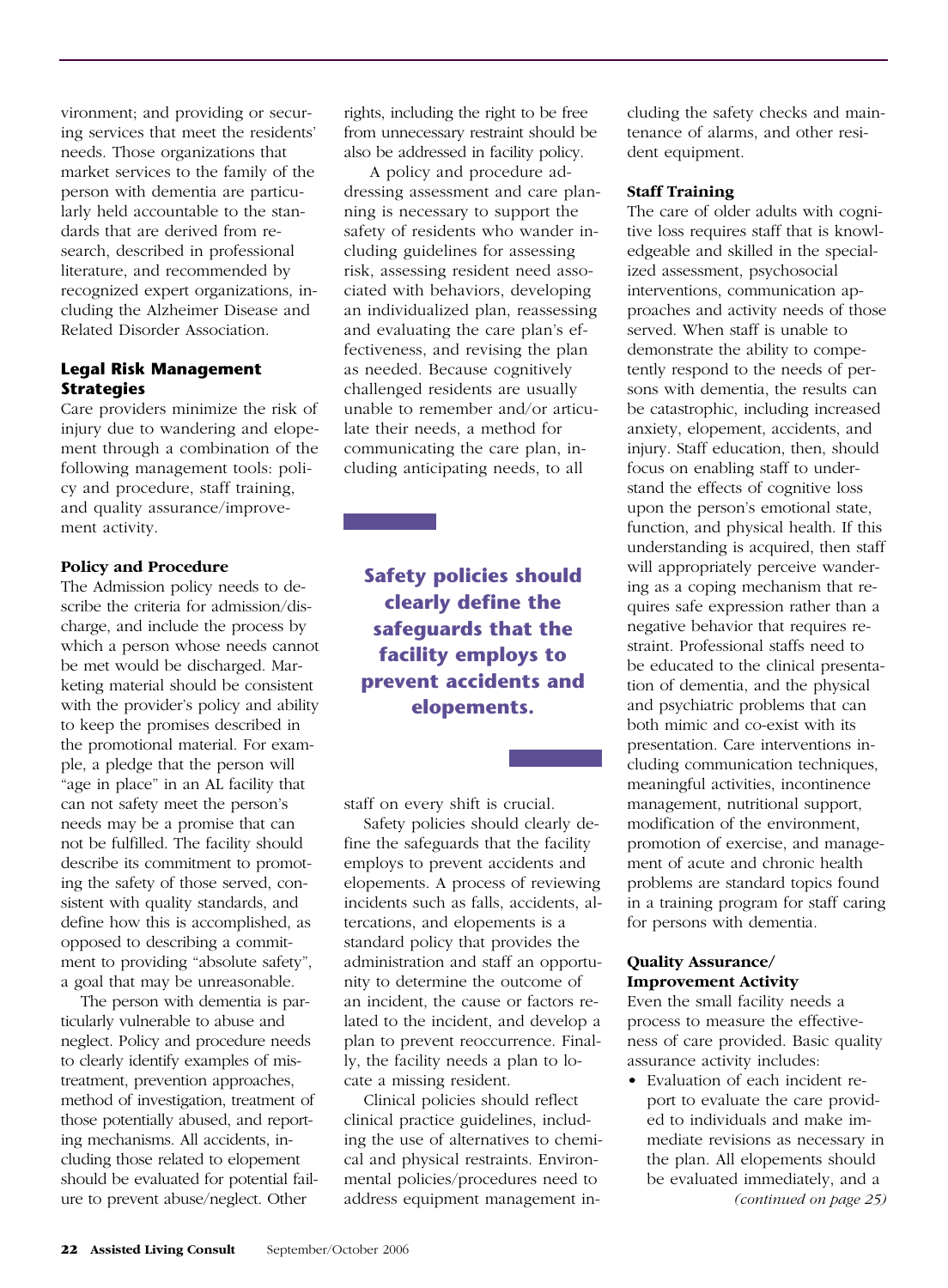#### **Wandering and Elopement**

*(continued from page 22)*

plan developed to prevent reoccurrence.

- Evaluation of all incident reports, over a certain time period, on a consistent basis, tends to identify areas that need improvement. This analysis also needs to identify practices that engender mistreatment or safety hazards, and development of a plan to prevent or correct deficiencies.
- Environmental rounds, conducted periodically, to assess and maintain the safety and operability of the physical plant and equipment.
- Staff training records to evaluate compliance with facility and industry standards.
- Tracking and analysis of clinical outcomes, such as falls/accidents and restraint use.
- Comparing actual staffing hours to the prescribed staffing pattern.
- Observation rounds to evaluate staff performance and followthrough on facility policy and implementation of program plans.
- Evaluation of the facility's compliance with supporting resident/patient rights, including the right to be free from restraint.

To be successful the provider's approach to quality assurance/improvement needs to be interdisciplinary, measure outcomes (eg, number of accident and elopement), and measure degree of compliance (eg, extent to which risk assessments are completed). Quality improvement employs a problem-solving cycle that analyzes the factors that contribute to areas of noncompliance or weakness, develops an action plan to positively modify these factors, studies the results, and revises the plan as needed. This critical management tool is particularly necessary when dealing with the clinical issues of wandering and elopement, which pose potential threats to the lives of those served.

# **Hypotehtical Example**

BG was a 70-year-old man admitted to the nursing home from home because, according to his daughter, he was newly incontinent, awakened at night, and frequently attempting to leave the house and "go to work." His admitting diagnoses included senile dementia - probable Alzheimer type, and mild hypertension. The admitting nurse identified

**Staff education...should focus on enabling staff to understand the effects of cognitive loss upon the person's emotional state, function, and physical health. If this understanding is acquired, then staff will appropriately perceive wandering as a coping mechanism that requires safe expression....** 

him as being high risk for wandering/elopement. His initial care plan included:

- Supervision checks to be performed every fifteen minutes by his assigned caregiver. (The nursing assistant would walk with him to an activity then "hand over" the responsibility to monitor his whereabouts to the assigned activity staff.)
- A plan for consistent caregivers.
- A screening for depression was conducted and was not remarkable for depression. Also, Benadryl, which was used at home for sleep, was discontinued due to its high side-effect

profile in the elderly, including the side effect of increased confusion. His medical work-up was negative.

- Communication techniques that included physical cueing and validation of emotions. There was also a plan to redirect him away form the semi-locked door by saying, "I was looking for you. We need to go this way." Then he was to be asked to complete one of several projects set up by the activity staff.
- Mapping out a routine that described his normal time for awakening, meals and bedtime, combined with a toileting program and structured activities. His activities included a walking program, in the morning, afternoon, and evening, and yard work, woodworking, music appreciation, and dance class.
- The siderails on his bed were removed to prevent the possibility of falls/injuries at night. A toileting program was also provided at night, at bedtime and at 5AM, his usual times to awaken.
- When staff noted that he attempted to leave with departing staff at change of shift time, (3PM) his walking time was changed.
- The receptionist and security guard were provided with his name, photo, a brief social history, and techniques to redirect him. This information was also shared with the housekeepers, dietary, and maintenance staff on the unit.

# **Summary**

Injury or death due to unsafe wandering and/or elopement is a tragedy that requires an incisive evaluation to determine the merits as well as potential culpability of the care provider. The expected outcome of care and services is both prevention of harm as well as maximum function and dignity. The standards of care are very clear: *(continued on page 28)*